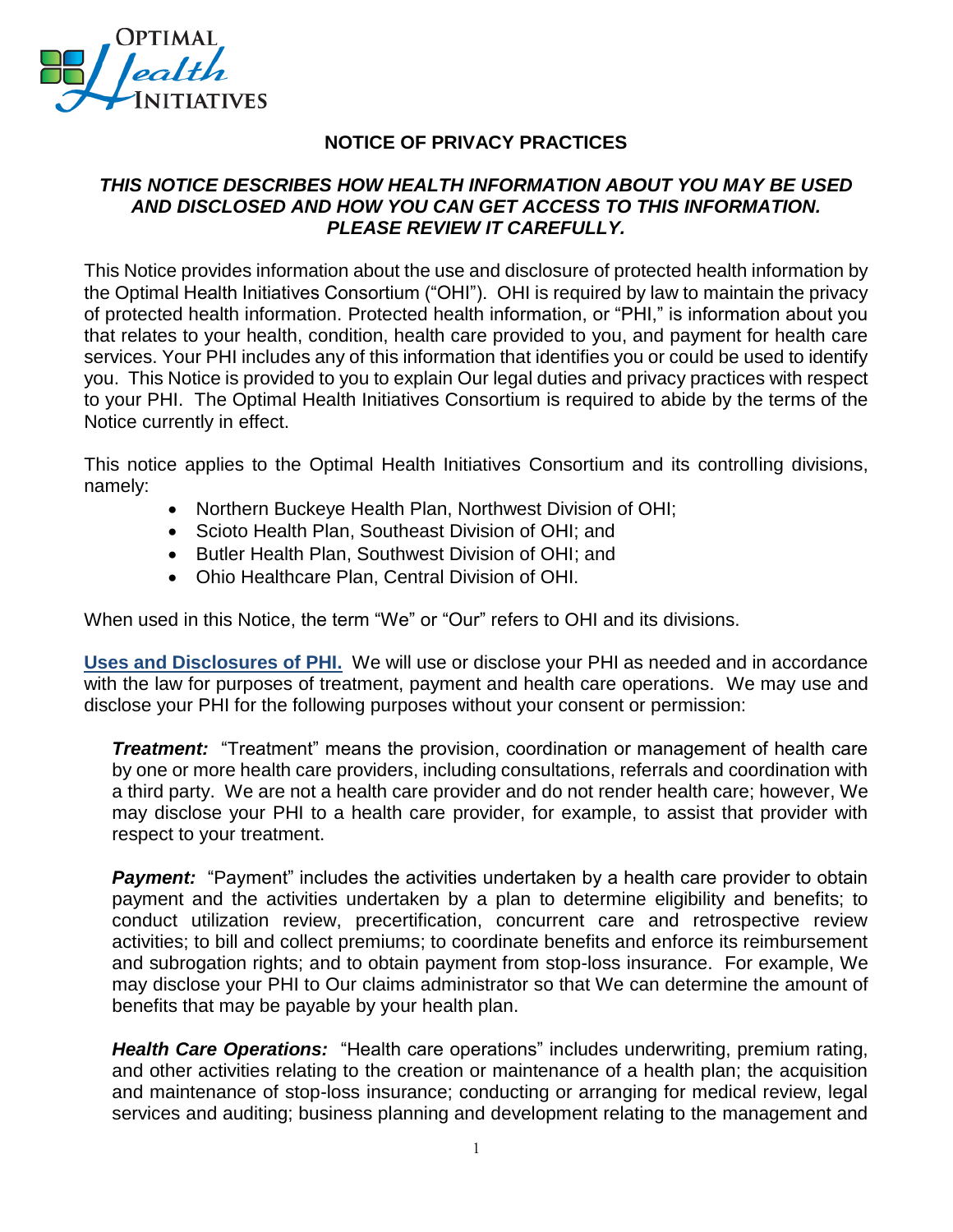operation of a health plan; and conducting the general business activities of a plan. For example, We may disclose your PHI in order to obtain or renew stop loss insurance coverage.

*Underwriting Purposes:* If at any time We intend to use or disclose your PHI for underwriting purposes, please be advised that We are prohibited from using or disclosing PHI that is genetic information of an individual for such purposes.

*Business Associates:* The activities and functions listed above may be performed by third parties, called business associates. We may disclose your PHI to a business associate to the extent necessary for it to perform those activities and functions. Our claims administrator is a business associate. We may have other business associates as well. When disclosing information to a business associate, We will appropriately protect your PHI by contract.

*Other Disclosures:* We may use or disclose your PHI without your consent or authorization to the extent that such use or disclosure is required by law and the use or disclosure complies with and is limited to the relevant requirements of the law. Examples of instances in which We are required to disclose your PHI include: (a) to a person who is authorized by applicable law to make decisions on your behalf regarding your health care and to your executor, administrator or other personal representative following your death; (b) to a member of your family or a close friend who is involved in your health care or payment for your health care to the extent of his or her involvement; however, We will not do so if you tell us not to; (c) to an authorized public health authority for certain public health activities such as preventing and controlling disease, injury or disability; (d) in response to a court order or other lawful process; (e) to a law enforcement official for law enforcement purposes to the extent permitted under law; (f) to a governmental health oversight agency; (g) to coroners, medical examiners and funeral directors as needed for them to perform their duties; (h) for cadaveric donation of organs, eyes or tissue; (i) to avert a serious threat to the health or safety of any person or to the public; (j) certain military activities; (k) national security and intelligence activities; (l) to a correctional institution where you are an inmate; (m) to permit a Sponsor to comply with laws regarding workers compensation and work-related medical conditions; and (n) to a governmental health oversight agency.

*Disclosures to Plan Sponsors:* We will disclose your PHI to designated representatives of Our Plan Sponsors for purposes related to treatment, payment and health care operations. For example, We may disclose information to the Plan Sponsors regarding your present or former enrollment information. The Plan Sponsors are also required to protect your PHI.

**Uses and Disclosures Pursuant to Your Authorization.** We will not make any other use or disclosure of your PHI (other than disclosures incidental to a permitted use or disclosure) unless you give us your written authorization to do so. We require your written authorization for most uses and disclosures of psychotherapy notes, for marketing (other than a face-to-face communication between you and one of Our workforce members or a promotional gift of nominal value), or before selling your PHI. If you authorize us to use or disclose PHI about you, you may revoke that authorization, in writing, at any time. If you revoke your authorization, We will no longer use or disclose your PHI for the reasons listed in your written authorization. The revocation will not apply to uses or disclosures that have already occurred. Also, We will continue to comply with laws that require certain disclosures.

**Additional Protection of Your PHI.** Special state and federal laws apply to certain classes of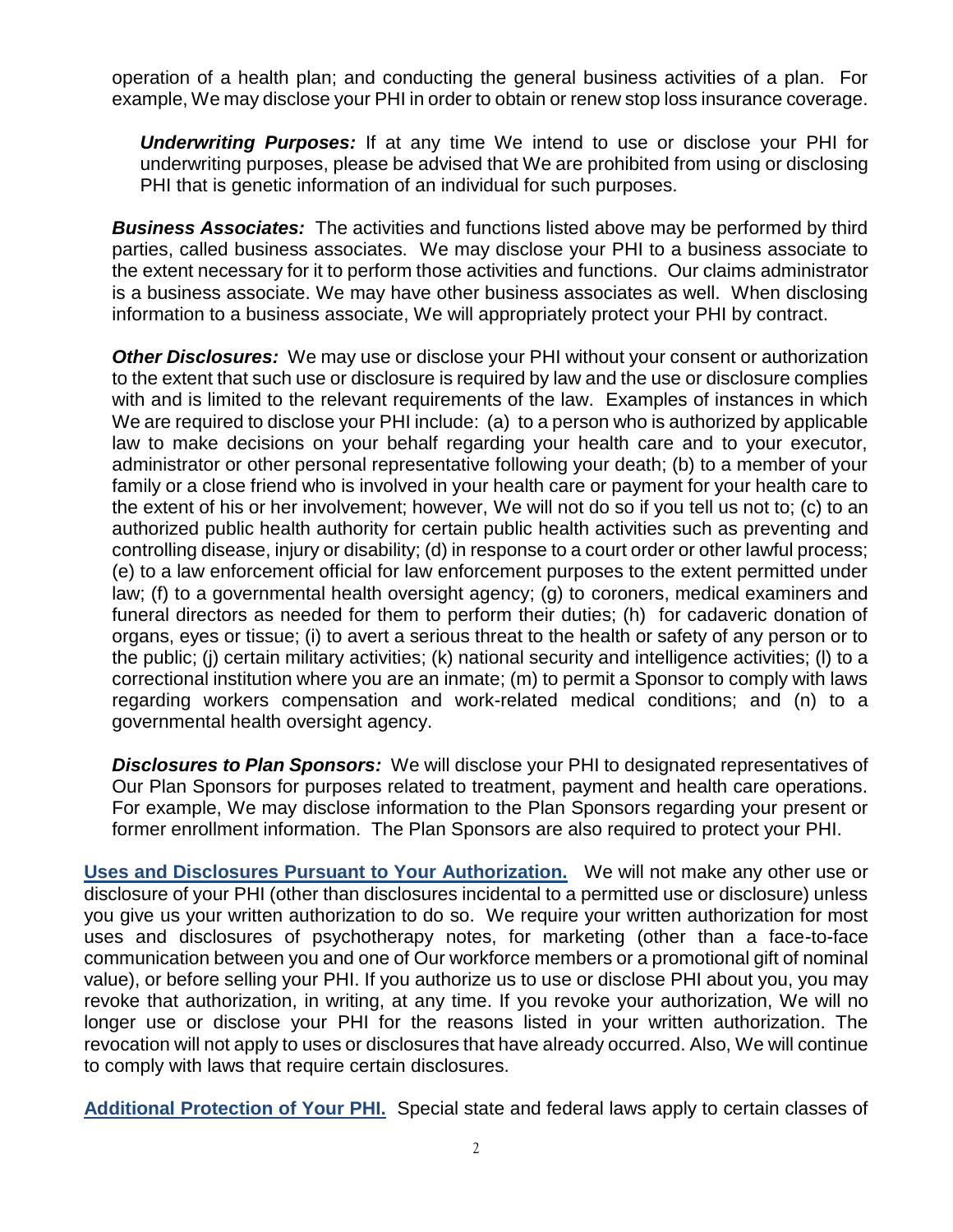PHI. For example, additional protections may apply to information about sexually transmitted diseases, drug and alcohol abuse treatment records, mental health records, and HIV/AIDS information. When required by law, We will obtain your authorization before releasing this type of information.

**Your Rights.** You have certain rights with respect to your PHI.

*Restrictions on Uses and Disclosures:* You have the right to request restrictions or limits on your PHI We use or disclose about you for treatment, payment or health care operations. We are not required to agree to such other requests. However, if We do agree, We will comply with your request unless the information is needed to provide you with emergency treatment or to make a disclosure that is required under law. Restriction requests must be in writing and you must tell us: (1) what information you want to limit; (2) whether you want to limit Our use, disclosure or both; and (3) to whom you want the limits to apply. We may terminate an agreement to a restriction if We inform you of this termination. We will notify you of such termination, if applicable. You may also request to terminate a restriction or limitation on your PHI. To request a restriction or limit on your PHI, write to the contact person listed near the end of this Notice.

**Restrictions on Communications from OHI:** You have the right to make a written request that We communicate with you by alternate means or at alternate locations if you clearly state that the disclosure of your PHI through Our ordinary means of communications could endanger you. We will accommodate reasonable requests. Direct your written request to the contact person listed near the end of this Notice.

**Inspection and Copying of PHI:** You have the right to make a written request that you be allowed to inspect and copy your PHI. All requests for access to your PHI must be in writing and signed by you or your representative. We may charge you a fee, especially if extensive and/or non-recent PHI is requested. We may also charge for postage if you request a mailed copy. If the information you request is maintained electronically and you request an electronic copy of such information, We will provide you with access to the information in the electronic form and format you request, if it is readily producible in such form and format; or, if not, in a readable electronic form and format as you and We agree. In some limited situations, your request to review or receive a copy may be denied. For example, when a licensed health care professional determines that access may endanger your life/physical safety or the life/physical safety of another. In some denial situations, you have the right to have the denial evaluated by a reviewing official. Based upon the determination of the reviewing official We will then provide or deny access. To request to review and/or receive a copy of your PHI, you or your representative, as applicable, will need to complete a signed release of information authorization form that may be obtained the contact person listed near the end of this Notice.

**Amendment of PHI:** You have the right to make a written request to amend your PHI. As part of your request, you must explain the reasons why you think the information should be amended. We are not obligated to make all requested amendments but will give each request careful consideration. For example, an amendment request may be denied if the information to be amended was not created by us or is not part of the PHI kept by us. If an amendment you request is made by us, We may also notify others who work with us and have copies of the uncorrected record if We believe that such notification is necessary. Direct your written request for amendments to the contact person listed near the end of this Notice.